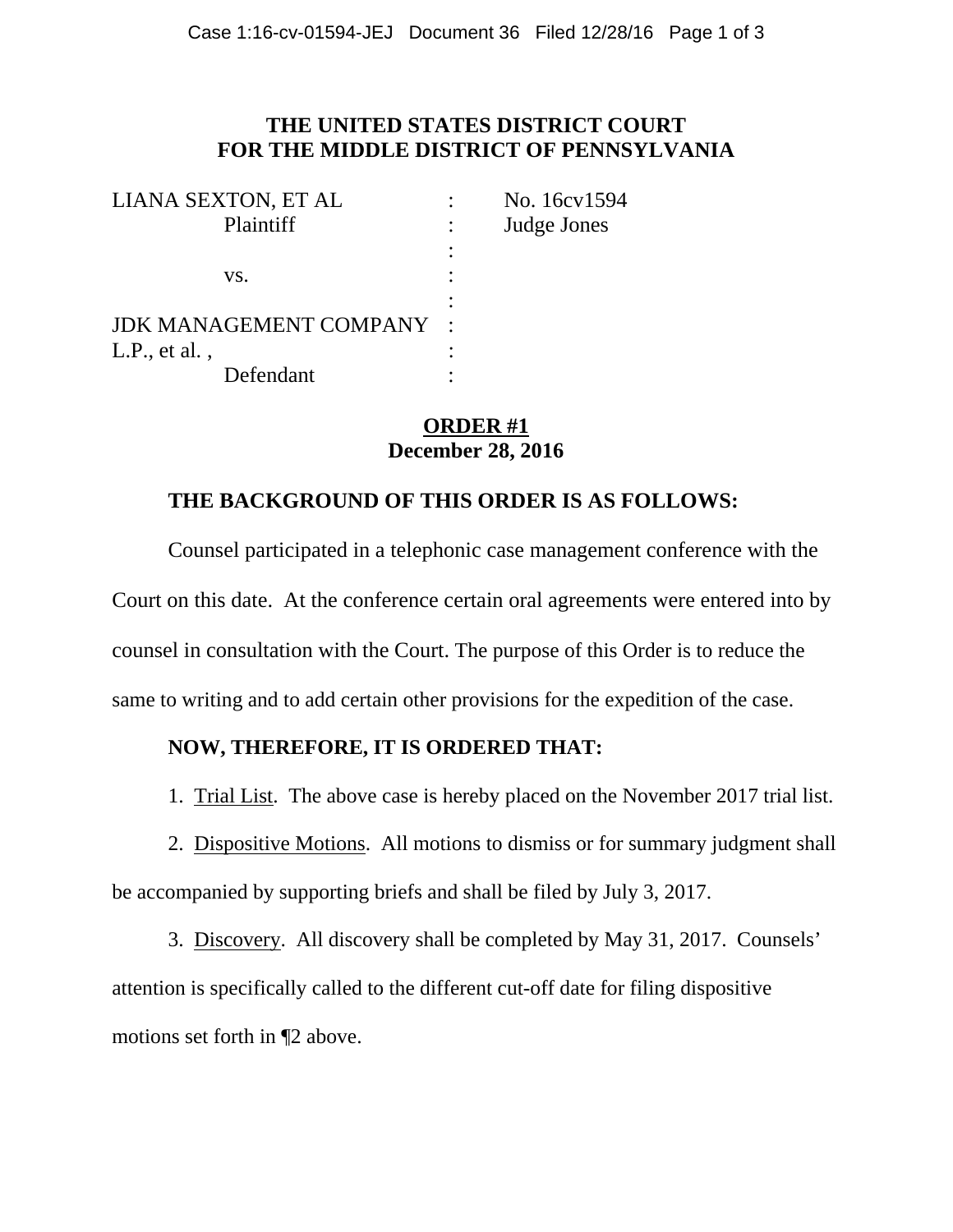4. Expert Reports. – Plaintiff's expert reports are due by March 31, 2017.

Defendant's expert reports are due by April 30, 2017. Supplemental reports are due 21 days after receipt of opposing parties report..

 5. Pre-trial Conference. The final pre-trial conference will be held in Harrisburg, Pennsylvania on October 2, 2017, at a time to be announced.

 6. Joinder of Parties. All motions for leave to join a third party shall be filed by April 1, 2017.

 7. Amendment of Pleadings. All amendments to the pleadings shall be filed by April l, 2017.

 8. Juries. Juries will be drawn in on November 2, 2017, at 9:30 A.M. for those cases on the list which are to be tried by a jury.

 9. Motions in Limine. Written motions in limine should be submitted to the Court, with briefs in support, no later than fourteen (14) calendar days prior to the final pre-trial conference. Responses shall be submitted within seven (7) calendar days of the date that the relevant motion in limine is filed.

 10. Case Management Track. The appropriate case management track for this case is the standard track with a trial date goal of not more than fifteen (15) months from the filing of the initial complaint.

 11. Modification of Schedule. The provisions of this scheduling order may be modified by the Court sua sponte or on motion timely filed for good cause.